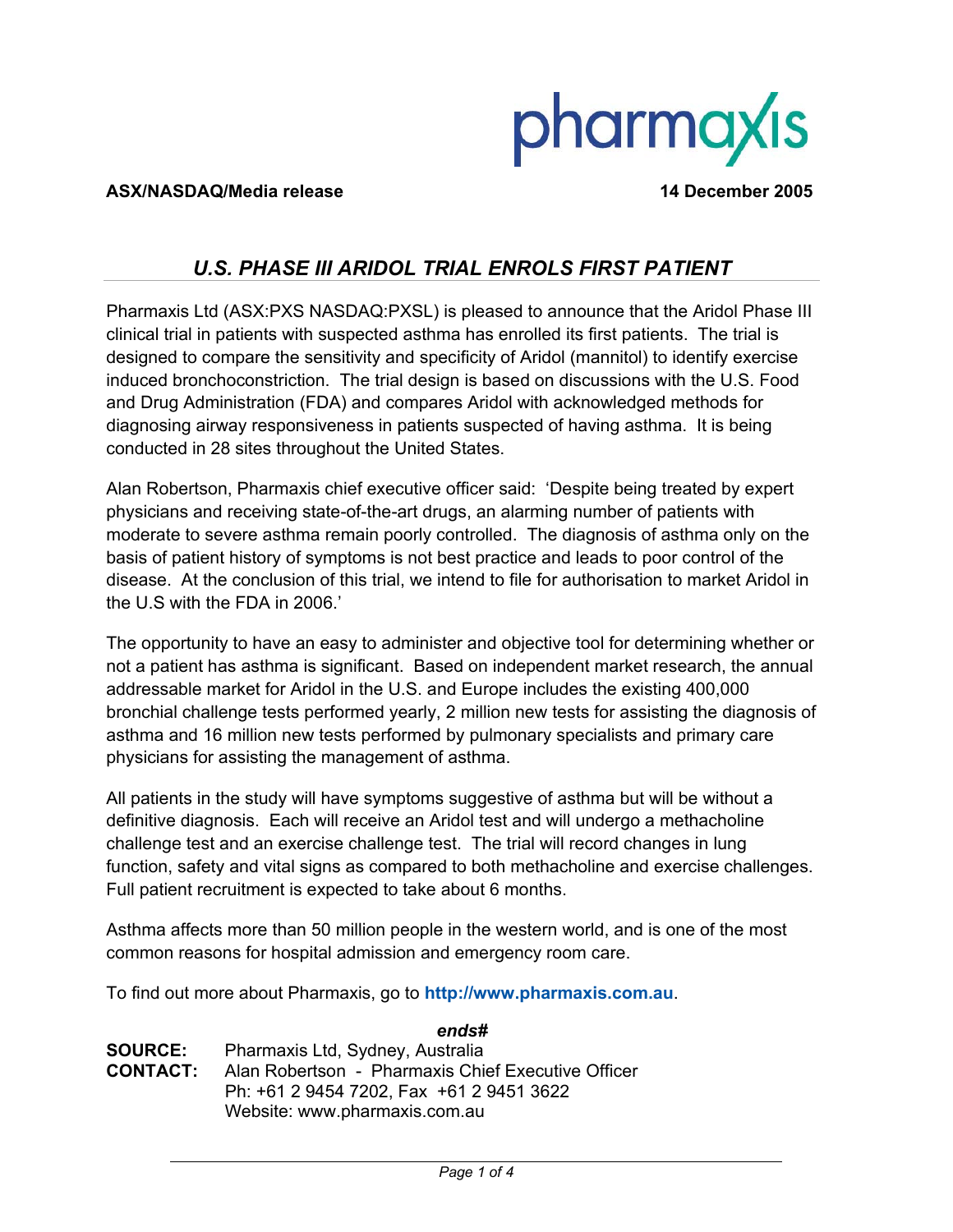### **RELEASED THROUGH:**

**United States:** 

Brandon Lewis, Trout Group, + 1 212 477 9007 or email blewis@troutgroup.com **Australia:** 

Ashley Rambukwella, Financial & Corporate Relations Pty Ltd. Ph: + 61 2 8264 1004 or +61 407 231 282 or a.rambukwella@fcr.com.au

#### **About the trial**

The following information is provided in accord with the ASX and AusBiotech draft Code of Best Practice for Reporting by Biotechnology, Medical Device and other Life Sciences Companies.

| Name of Trial                     | DPM-A305 (a Phase III study with Aridol)                                                                                                                                                                                                                                                                                                                                     |
|-----------------------------------|------------------------------------------------------------------------------------------------------------------------------------------------------------------------------------------------------------------------------------------------------------------------------------------------------------------------------------------------------------------------------|
| <b>Blinding Status</b>            | Open                                                                                                                                                                                                                                                                                                                                                                         |
| <b>Placebo Controlled</b>         | <b>No</b>                                                                                                                                                                                                                                                                                                                                                                    |
| <b>Treatment Method</b>           |                                                                                                                                                                                                                                                                                                                                                                              |
| Route                             | Inhalation                                                                                                                                                                                                                                                                                                                                                                   |
| Frequency                         | Once only.                                                                                                                                                                                                                                                                                                                                                                   |
| Dose level                        | 0 - 635mg inhaled mannitol                                                                                                                                                                                                                                                                                                                                                   |
| No of subjects                    | 280                                                                                                                                                                                                                                                                                                                                                                          |
| <b>Subject Selection Criteria</b> | Aged 6 - 40 years, male and female. Current<br>symptoms suggestive of asthma but without a<br>definitive diagnosis or an exclusion of the<br>diagnosis of asthma. No inhaled corticosteroids<br>for 4 weeks prior to screening, skin test negative<br>to aeroallergens. $FEV1$ greater than 70%<br>predicted value and remaining within 10% of value<br>at all other visits. |
| <b>Trial Location</b>             | <b>United States of America</b>                                                                                                                                                                                                                                                                                                                                              |
| Commercial partners involved      | None                                                                                                                                                                                                                                                                                                                                                                         |
| <b>Expected duration</b>          | 6 months                                                                                                                                                                                                                                                                                                                                                                     |
| Primary end point                 | Concordance of Aridol positivity with exercise<br>challenge positivity (more than 10% fall in $FEV1$<br>from baseline within 30 minutes, after 8 minutes of<br>standardised exercise)                                                                                                                                                                                        |
| Primary safety end points         | Safety (ECG, adverse events, vital signs,<br>spirometry) as compared to methacholine and to<br>exercise challenge tests                                                                                                                                                                                                                                                      |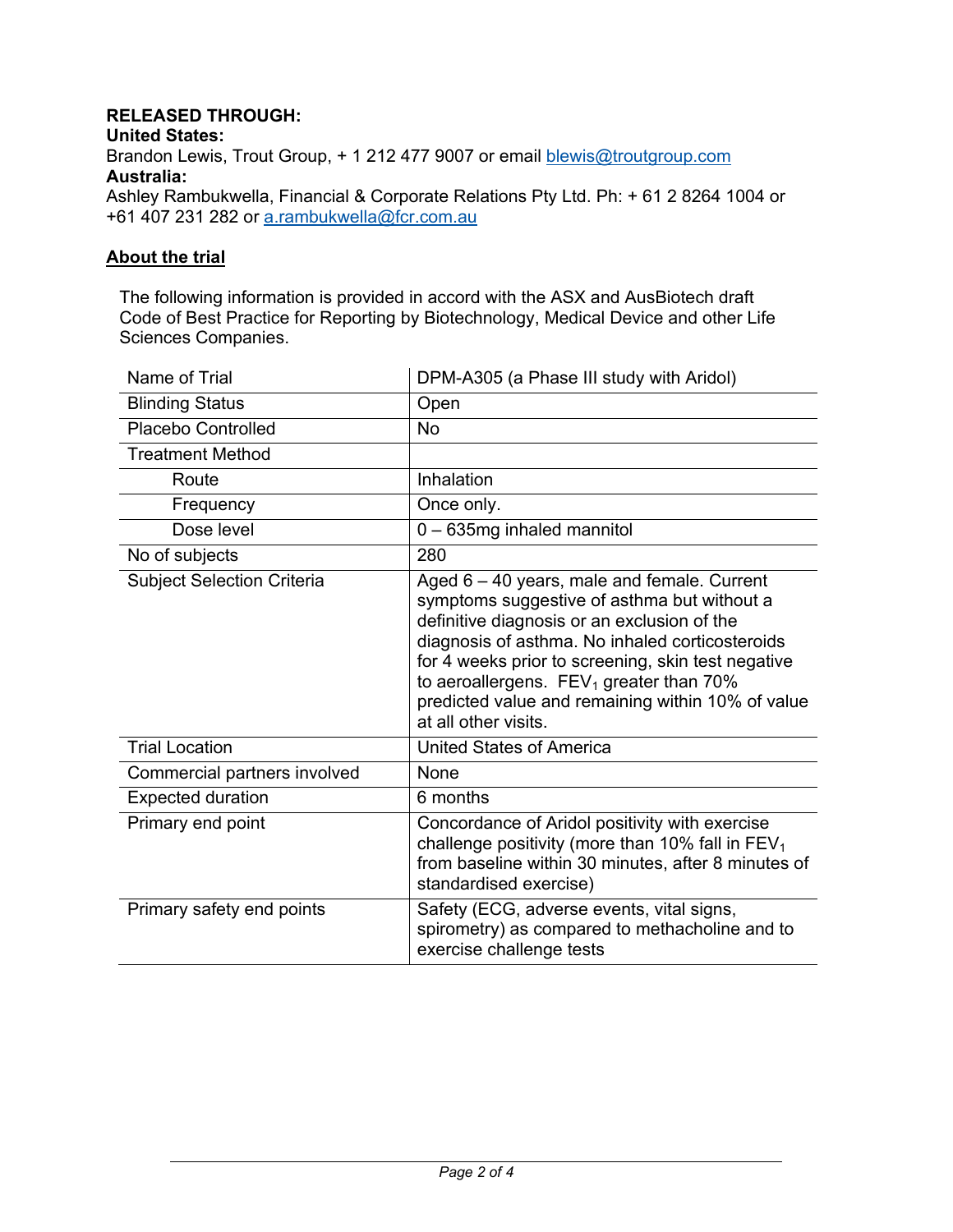#### **About Pharmaxis**

Pharmaxis (ACN 082 811 630) is a specialist pharmaceutical company involved in the research, development and commercialisation of therapeutic products for chronic respiratory and autoimmune diseases. Its development pipeline of products include Aridol for the management of asthma, Bronchitol for cystic fibrosis and chronic obstructive pulmonary disease (COPD) and PXS64 for the treatment of multiple sclerosis. Founded in 1998, Pharmaxis was listed on the Australian Stock Exchange in November 2003 (symbol PXS), and on NASDAQ (symbol PXSL) in August 2005. The company is headquartered in Sydney at its TGA-approved manufacturing facilities.

#### **About Aridol**

Asthma is among the top 10 most commonly cited reasons for consulting a General Practitioner (GP). Yet GPs currently rely upon older tests that are often inaccurate and cumbersome to assess airway inflammation in patients with asthma.

The innovative Aridol lung function test, developed by Australian researchers and Pharmaxis Ltd, will help doctors more accurately determine the severity of a patient's disease and allow prescription of the right amount of medication.

The simple 15 minute test uses a patented formulation of mannitol processed into a respirable powder. The test requires the patient to inhale increasing doses of Aridol, which causes the airways to narrow and contract that is simply detected by measuring the amount of air a person can exhale in one second. The smaller the dose required to cause contraction, the more severe the patient's asthma diagnosis. People without airway inflammation do not respond to an Aridol challenge test.

Doctors can use the results of this test to measure how severe a patient's asthma is and the medication and dose required to bring it under control.

#### **About asthma**

Asthma is a common, chronic lung disease that affects people of all ages. It is characterised by ongoing breathing problems and symptoms of wheezing, breathlessness, chest tightness and coughing. Although the causes of the disease are not fully understood, often there is a family history of asthma, eczema or hay fever.

Asthma is most commonly triggered by colds and flu, exercise, inhaled allergens (pollens, moulds, animal hair and dust mites), cigarette smoke, changes in temperature and weather, particular drugs (including aspirin and some blood pressure medications), chemicals and strong smells and some foods, food preservatives, flavourings and colourings.

When asthma is not effectively diagnosed and treated, it can lead to a decrease in quality of life and poor participation in exercise activities, school and workplace absenteeism, hospitalisation, and in some cases, death.

Published estimates indicate that asthma affects over 20 million people in the U.S. It is estimated that each year in the U.S., 4.7 out of every 1,000 people under the age of 16 are newly diagnosed with asthma and two out of every 1,000 people aged 16 to 44 are newly diagnosed with the disease. Only about 30% of U.S. asthma patients receive inhaled